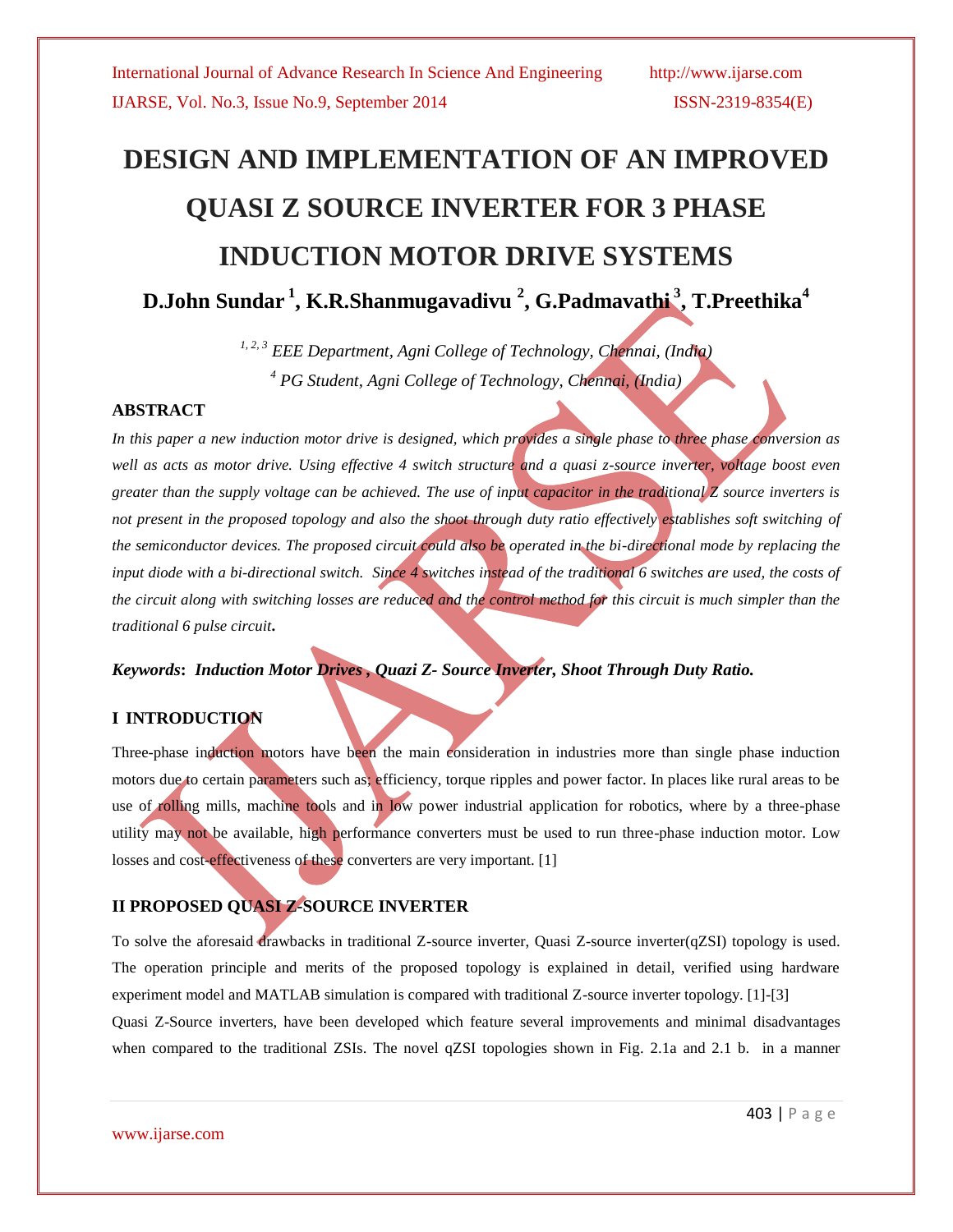consistent with the voltage fed ZSI, can be made bidirectional by replacing the diode, D1, with a bidirectional conducting switch.

Also due to the input inductor, L1, the qZSI does not require input capacitance, unlike the ZSI and the qZSI shown in figure 2.1.b.The qZSI topologies also feature a common dc rail between the source and inverter, unlike the traditional ZSI circuits. Furthermore, these qZSI circuits have no disadvantages when compared to the traditional ZSI topologies. These qZSI topologies therefore can be used in any application in which the ZSI would traditionally be used. [4]



**Fig 2.1. Equivalent Circuit Diagram QUASI Z-source inverter for a) open loop. b) Closed loop.**



# **Fig 3.1 Block Diagram of Quasi Z-Source IM Motor Drive**

The block diagram of improved Z-source inverter based on the hardware kit model is as shown in the figure 3.1. It consists of AC supply input voltage of 220v-240v. A step down transformer which is used to step down or decrease the input AC supply to 12v. Bridge rectifier is used to convert AC supply to DC supply and also regulate DC supply to 5v. PIC microcontroller is used to generate Pulse Width Modulation (PWM) wave. Driver circuit is used to turn ON or turn OFF power transistor or MOSFET by giving proper gate signals to respective switches on three legs of inverter circuit. Another DC supply or DC link is fed to improved Z-source inverter circuit which will perform buck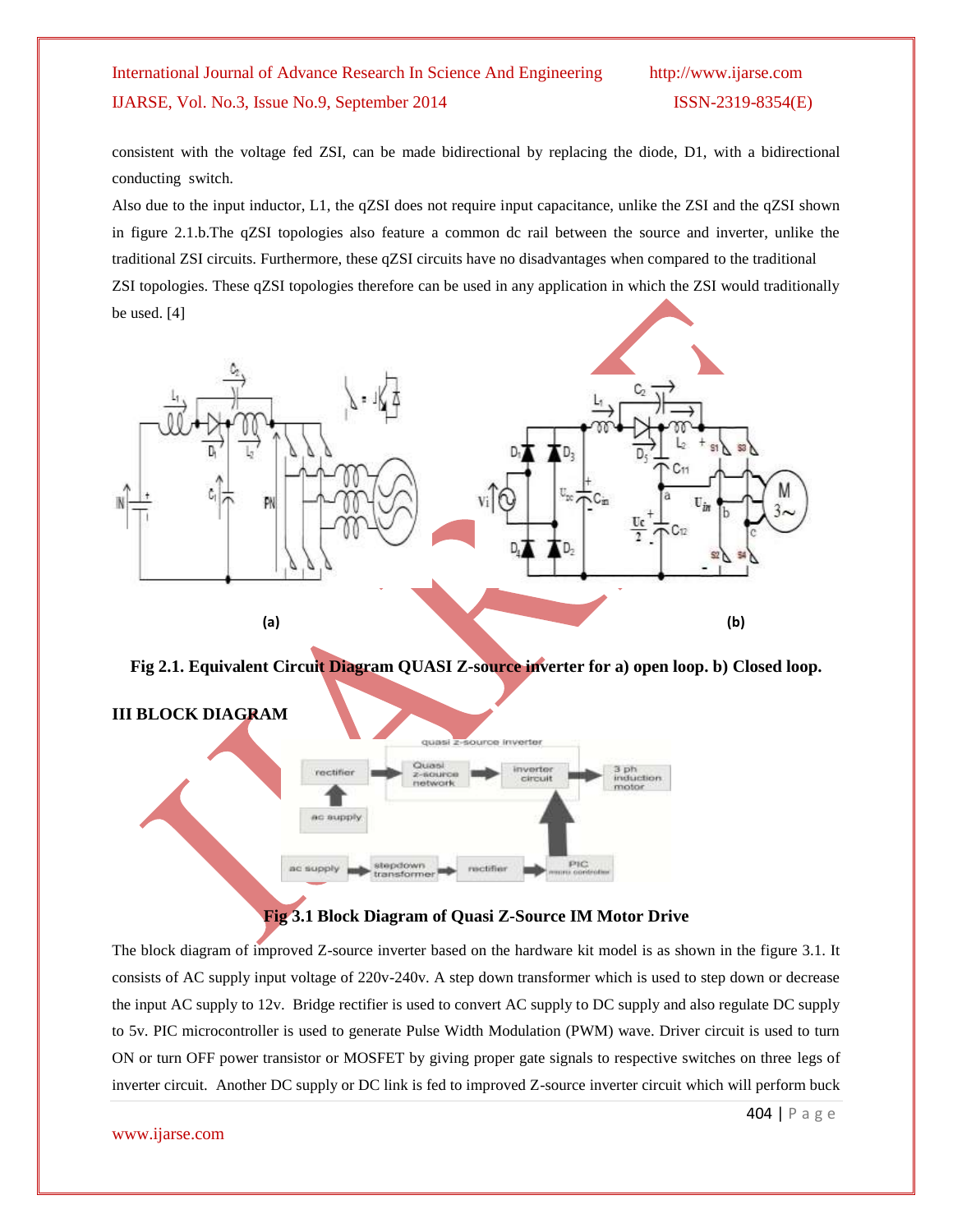or boost operation. The driver circuit signal and signal from Z-source circuit is given to three phase inverter circuit which converts DC supply to AC supply and then fed to three phase loads.

#### **IV OPERATION PRINCIPLE AND COMPARISON WITH PREVIOUS TOPOLOGY**

The equivalent circuit of the improved Z-source inverter is shown in 4.1

Assuming that

$$
L_1 = L_2 = L, C_1 = C_2 = C \qquad \qquad \dots (1)
$$

 $V_L = V_o + V_C$  .....(2)

When in the shoot-through state, the inverter side is shorted, as shown in we can get

When in the non-shoot-through state , the inverter side can be simplified by an equivalent current source (the current value is zero when in null state), as shown in . The following equation can be derived in this state:

$$
V_L = -V \qquad \qquad \dots (3)
$$

 $V_C = D_o$  ......(4)

The shoot-through duty ratio is  $D_0$  and the average value of VL over one switching period is zero, so we can get

From this derivation, we can see that in the improved topology, when the shoot-through duty ratio Do is zero, the Zsource capacitor voltage  $V_c$  is equal to zero. When the converter is in the soft-starting state,  $V_c$  is zero naturally, so if we control the Do increase from zero gradually,  $V_c$  can also increase from zero gradually and soft start can be achieved. But this is not the case in traditional topology.

The peak dc-link voltage across the inverter phase legs and peak output phase voltage can be expressed as

$$
V_{dc} = V_{C1} + V_{C2} = V_{C3} + V_{C4} = BV_{in}
$$
 ....(5)

1

and 
$$
V_{ac} = M \frac{V_{dc}}{2}
$$
 ....(6)

where  $B$  $1 - 2D$  $\overline{a}$ is the boost factor determined by D and M is the modulation ratio. As can be seen from, the output voltage is boosted by a factor B ( $B \ge 1$ ), which is the same as the traditional topology. All the power switches and diodes used in improved and traditional topologies are exactly the same. A comparison is given on the Z-source capacitor, Z-source inductor, and input current ripple.

#### **4.1 Z-Source Capacitor Voltage Stress and Voltage Ripple [4]-[5]**

The peak dc-link voltage of the two topologies is exactly the same, as can be seen from one can see that the Z-source capacitor voltage decreases by  $V_0$ while maintaining the same voltage boost.

The comparison of  $V_c/V_o$  in the two topologies is shown in figure 4.2.As we already know, the Z-source inverter is suitable in applications where the input voltage varies in a wide range, such as the battery, fuel cell and photovoltaic power conditioning systems.

#### www.ijarse.com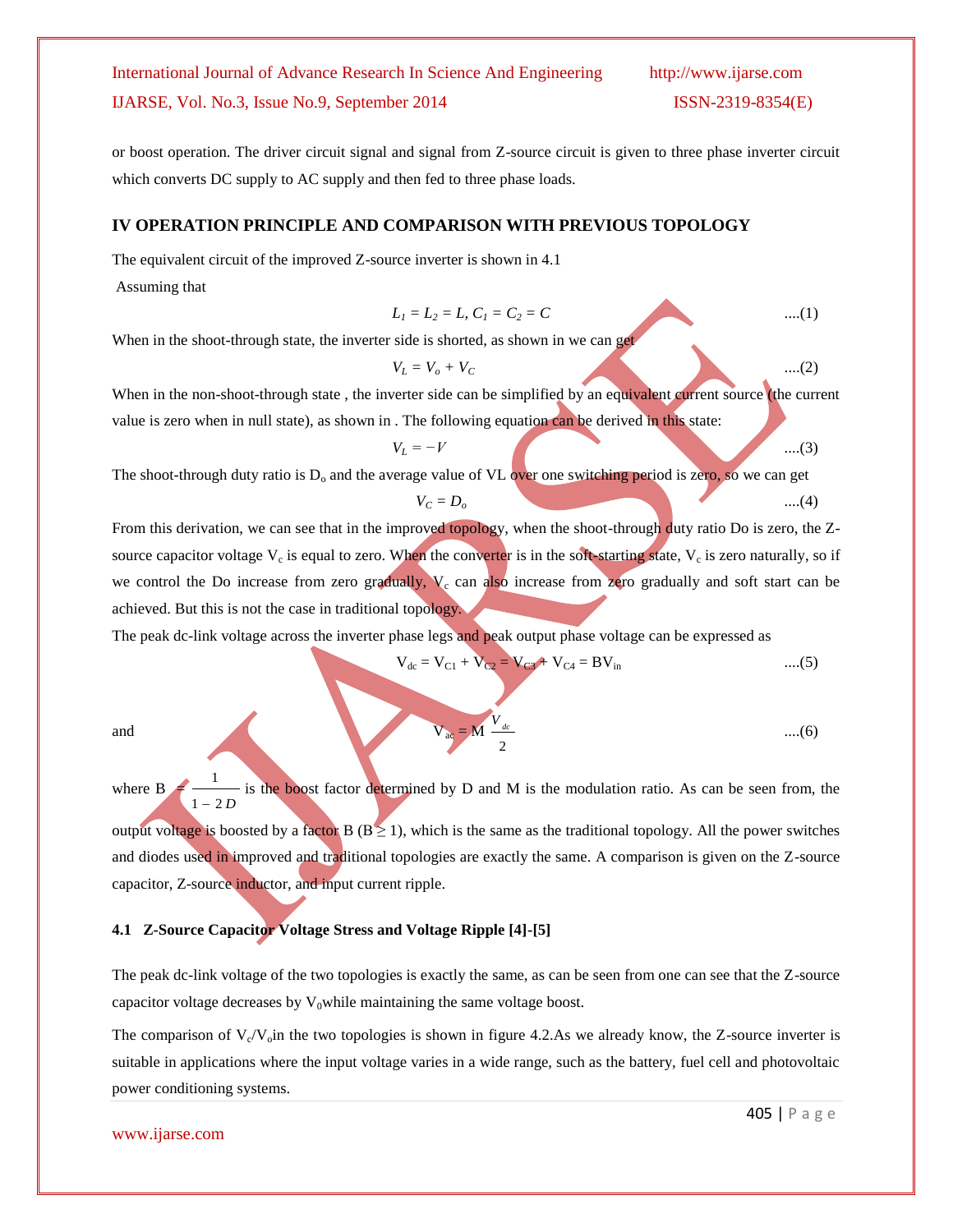Consider, for example, the input voltage is 150–300V. In traditional topology, the capacitor voltage stress is decided by the maximum input voltage, so VC is no less than 300V. However, in the improved topology, VC is decided by the minimum input voltage to achieve the maximum voltage boost, the capacitor voltage stress is only 75V to get the required voltage boost under 150V input voltage; thus, low-voltage capacitors can be used. During shoot-through time, the condition for previous and improved Z-source inverters is the same, the Z-source inductor current discharges the capacitors; therefore, the voltage ripple across the capacitors in both inverters can be expressed as



**Fig 4.1 Equivalent circuit of Quasi Z-source inverter (a) shoot-through mode(b) non-shoot-through mode**



**Fig 4.2 V<sup>c</sup> /Vo versus D<sup>o</sup> of two topologies**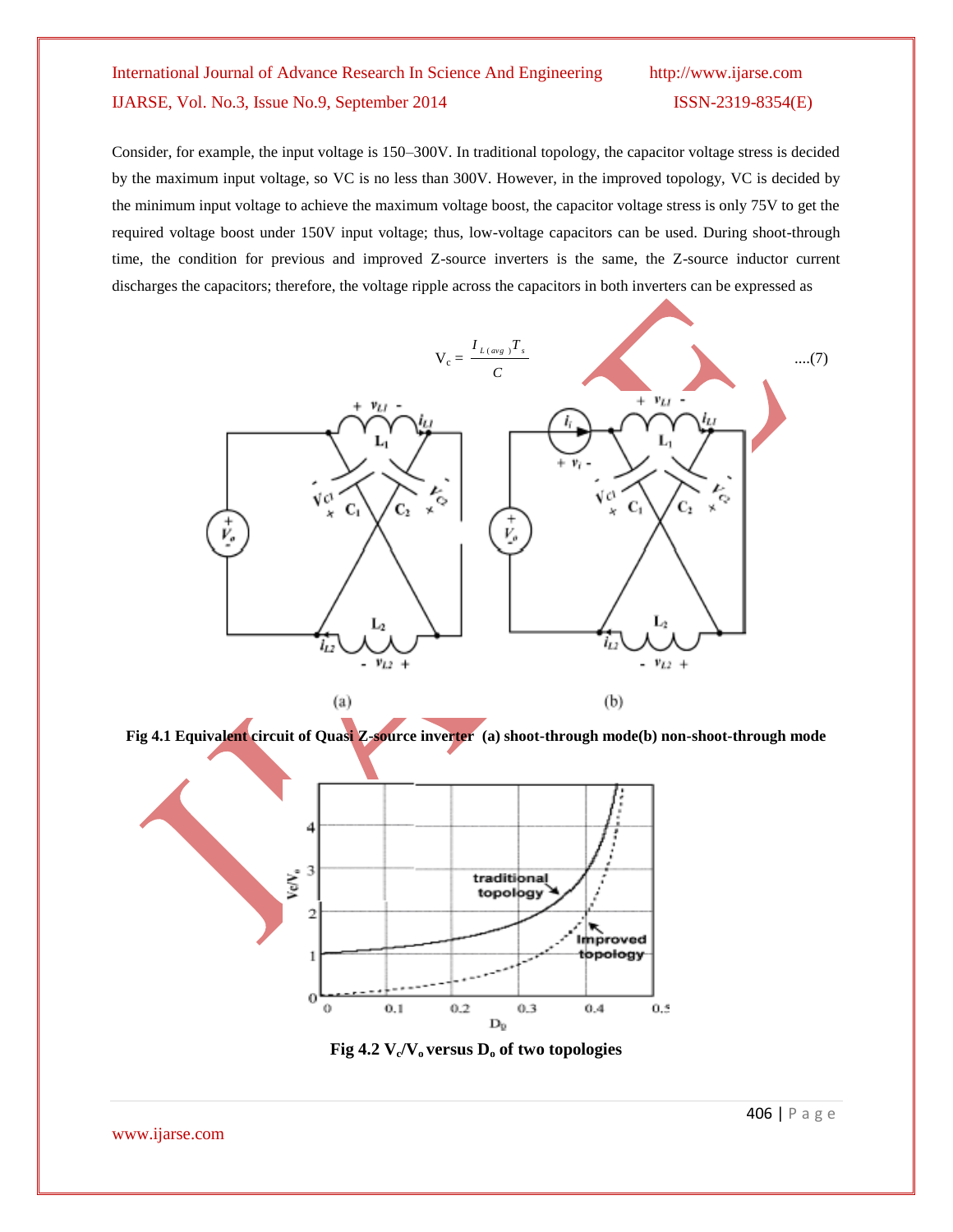#### **4.2 Z-Source Inductor Current Ripple**

The average Z-source inductor current equals the average input current; therefore, the average Z-source inductor current in both topologies is the same. For improved topology during the non-shoot-through state, as shown in fig 4.1 (b) the Z-source inductor current decreases and the current ripple can be expressed as

$$
I_{L} = P/V_{dc}
$$
 (8)

 $i_{in} = 2i_1 - i_i$  ( 9 )

The input current for a Z-source inverter is different under different controls, and the following analysis will take the simple boost control as an example. For traditional Z-source inverters, the current to the inverter bridge is  $i_i$ , so the input current can be expressed as

In shoot-through state, the input current is zero; in traditional zero-state, ii is zero, so  $i<sub>in</sub>$ is  $2i<sub>L</sub>$ . In active states 1 and 2,  $i_1$  is i1 and i2, respectively, so  $i_{in}$  is  $2i_L - i_1$  and  $2i_L - i_2$ , respectively, and the average input current is IL. Ignoring the inductor current ripple,  $i<sub>L</sub>$  can be represented as  $I<sub>L</sub>$ .



#### **Fig 4.3 Input current for a.) traditional z-source inverter b.)Quasi z-source inverter**

The input current for traditional topology is shown in detail in 4.3.a). The deviation of input current and its average value can be expressed as For improved topology, the input current is actually the current fed to the inverter bridge, so in shoot-through state, the input current is  $2I_L$ ; in traditional zero state, the input current is zero; in active states 1 and 2, the input current is i1 and i2 , respectively, and the averaged input current is IL . The input current for improved topology is shown in detail in 4.3.b). The deviation of input current and its average value can be expressed as

$$
\Delta \mathbf{i}_{\rm in} = |\mathbf{i}_{\rm in} - \mathbf{I}_{\rm L}| = |\mathbf{i}_{\rm i} - \mathbf{I}_{\rm L}| \tag{10}
$$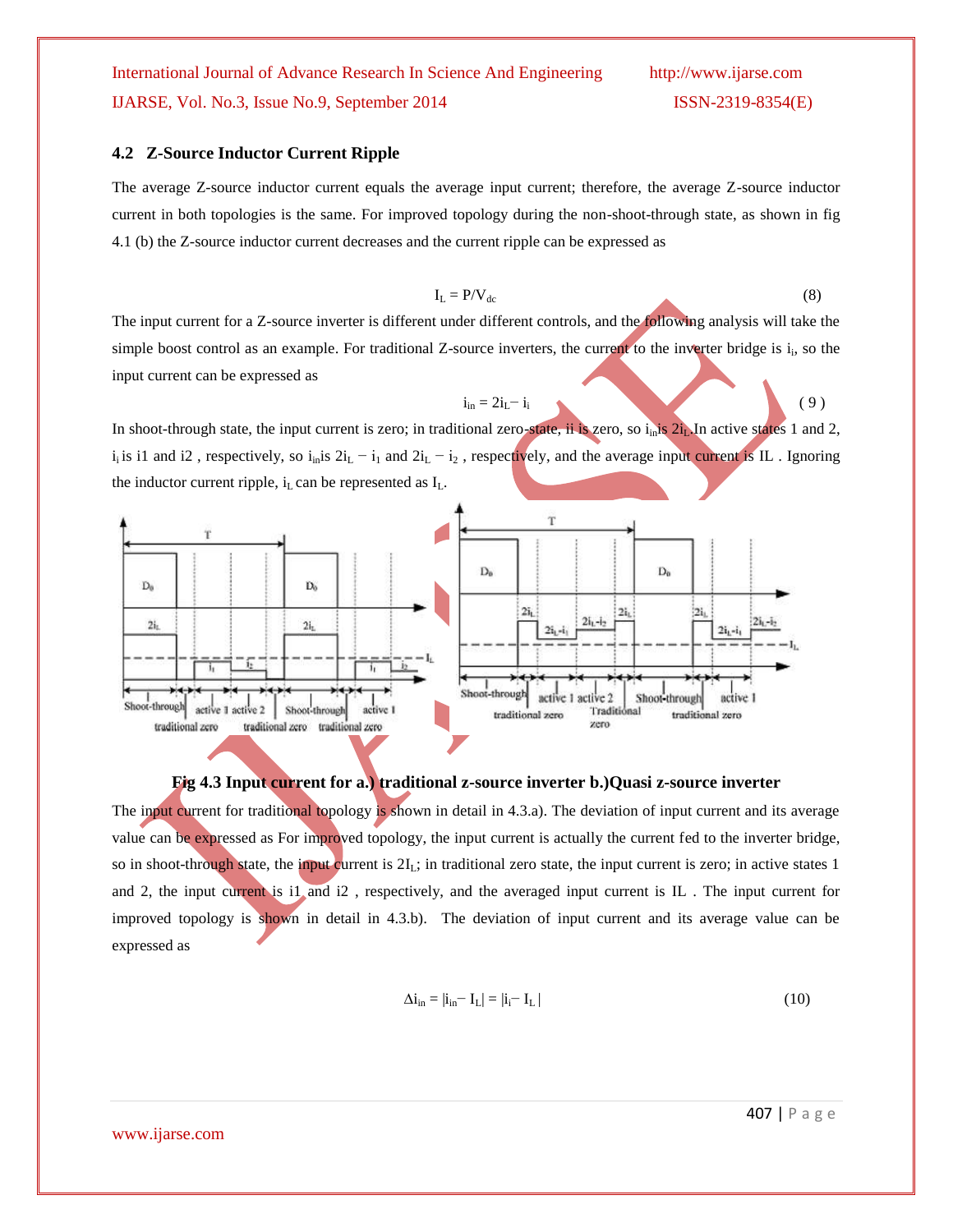www.ijarse.com



To confirm the above analysis of impedance source inverter simulation is performed using MATLAB. Fig 5.1 shows the open loop main circuit configuration of impedance source inverter for photovoltaic applications. The impedance network parameters are L1=L2=1000mH and C1=C2=C=2200mF, switching frequency: 10 kHz. The

purpose of the system is to boost the input voltage and rotor speed characteristics is shown in fig 5.1.d

IJARSE, Vol. No.3, Issue No.9, September 2014 ISSN-2319-8354(E)

**V SIMULATION AND RESULTS**

**5.1 Open Loop**

International Journal of Advance Research In Science And Engineering http://www.ijarse.com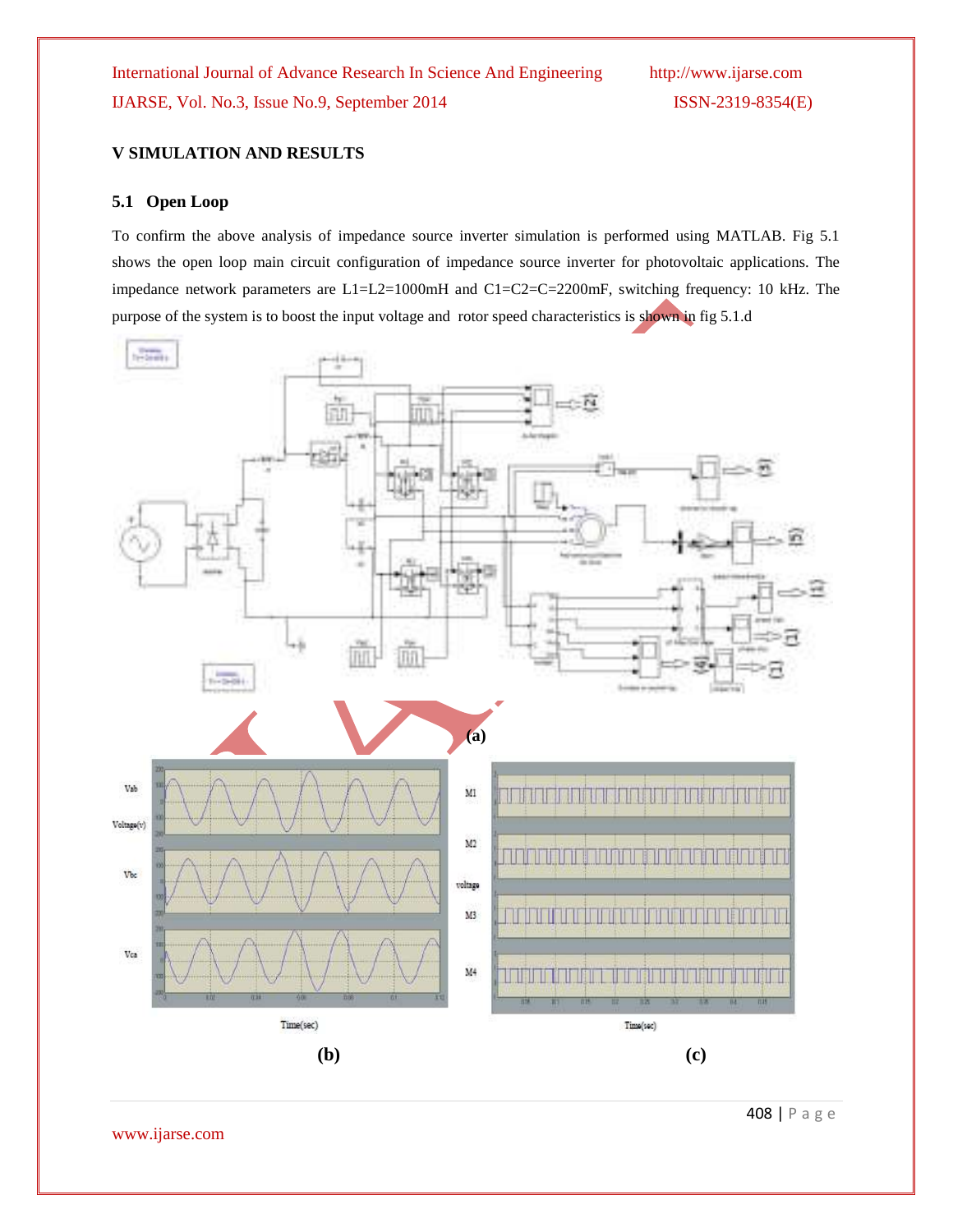



**Fig 5.1 Simulation Output a) Open Loop Quazi Z-Source Inverter b) Three phase supply Voltage c) PWM firing scheme d) Rotor Speed.** 

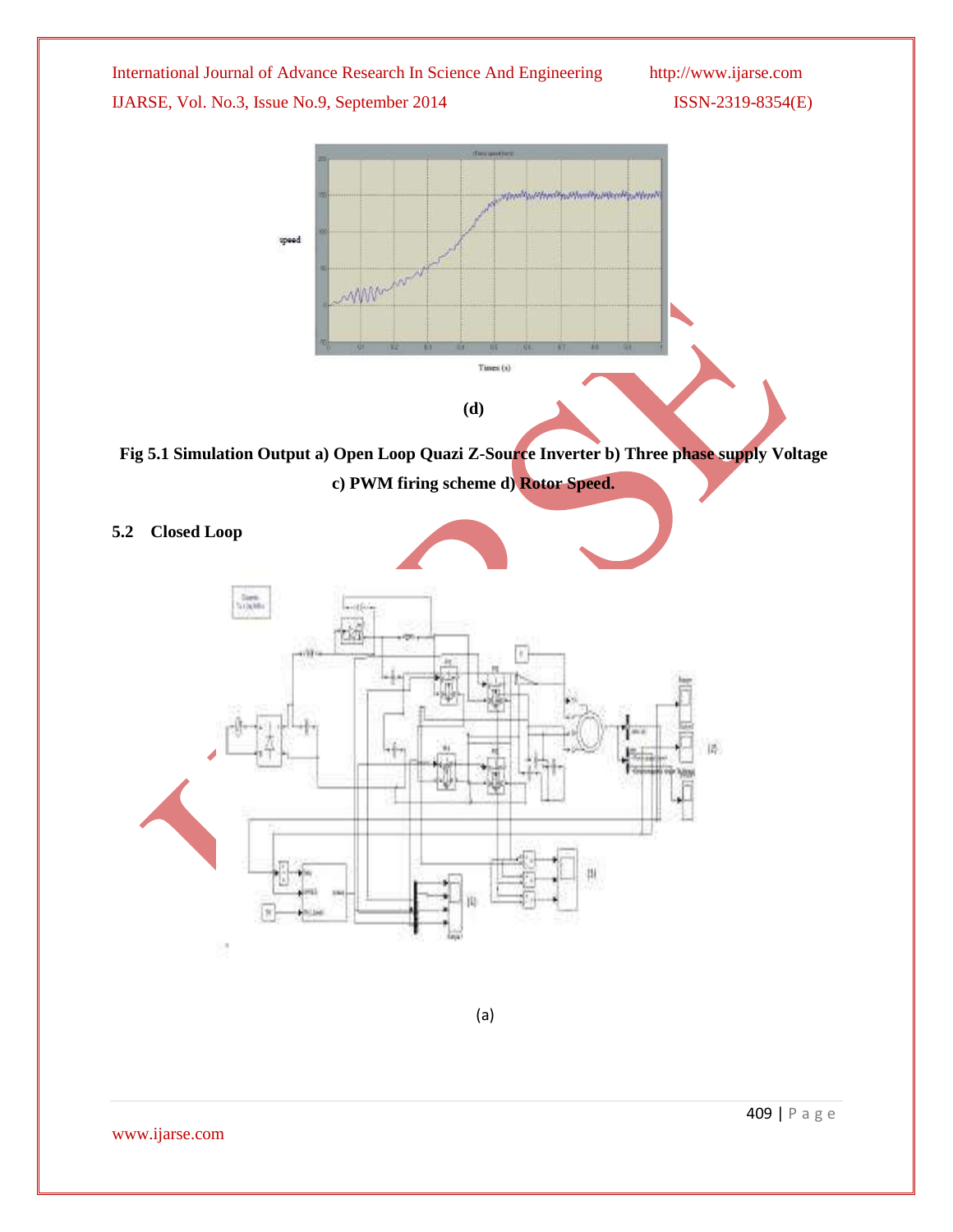

**Fig 5.2 a) Simulation Block of Closed Loop qZSI. b) Simulation Output of PWM firing scheme and c) Controlled Rotor Speed**

The main circuit configuration of impedance source inverter is shown in figure 5.2. The impedance network parameters are L1=L2=1000 microHenry and C1=C2=C= 2200microFarad, switching frequency: 10 kHz. The purpose of the system is to boost the input voltage. The simulation model consists of two parts. One is main system and the other one is subsystem. Main system is used to produce PWM wave by comparing sine wave and oscillatory wave and is given to the subsystem.

PI controller is used for the closed loop control of the quasi Z-source inverter reference speed is given to the controller and the actual speed is given using the speed sensing unit. The pulse triggers are generated from the above controller using the pi controller. The output pulses are given to the four MOSFET switches. The rotor speed relationship with time is shown in the figure 5.4

# **VI HARDWARE CIRCUIT BOARD**

The Hardware kit for Improved Z-source Inverter is as shown in the above figure 6.1. The Hardware Circuit Board consists of following main parts :230/12V Step DownTransformer ,Rectifier circuit, Controller circuit, Driver circuit, Z-source Impedance circuit

The 230/12v step down transform is used to step down the input ac supply voltage of 230V given in the primary coil is step down to 12v ac supply. The output voltage is taken from secondary coil. In this transformer the primary coil winding is greater than secondary coil winding. These coils are wound over the laminated iron core. The rectifier circuit is used to convert 12 ac supply to 12v dc supply. It also consists of a capacitor, four diodes, voltage regulator, a LED bulb. Voltage regulator is used to convert 12v dc supply to 5v constant dc supply and it is as shown the figure 6.1.

www.ijarse.com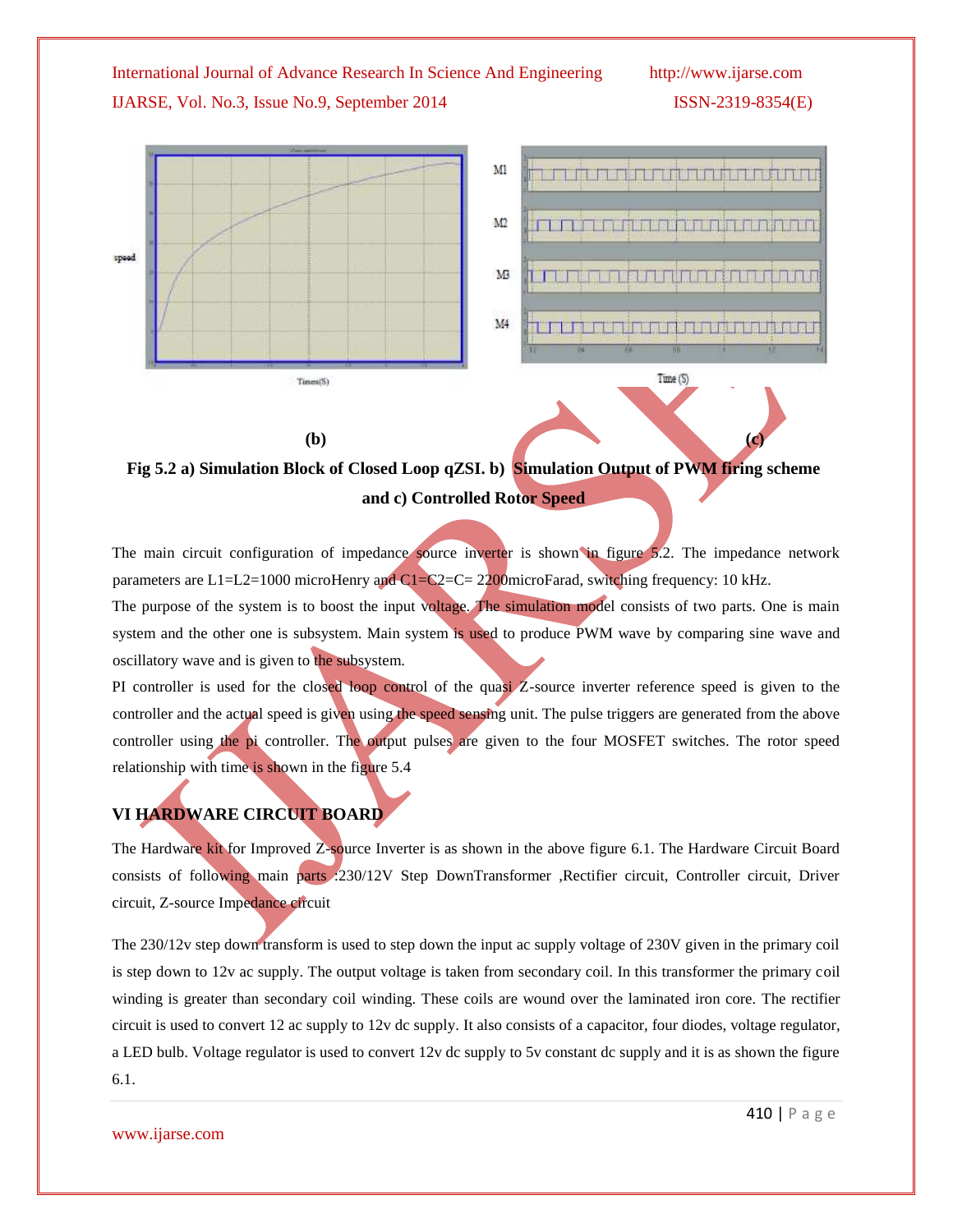

#### **Fig.6.1 Hardware Circuit Board**

The LED bulb is used to give indication whether the rectifier circuit is working or not. A voltage regulator is used for converting pulsating dc to fixed dc. A PIC microcontroller shown in fig. 6.1 is used for the generation of the trigger pulse. This is achieved using the sinusoidal pulse width modulation from which the output is given to the driver circuit for amplification and optical isolation. In electronics, driver is an electrical circuit or other electronic component used to control another circuit or other component, such as a power MOSFET or high-power transistor. The term is used, for example, for a specialized computer chip that controls the high-power transistors in DC-to-DC voltage converters. The Driver circuit diagram is as shown in the Fig 6.5.In this three driver circuit are used for switching operation of six MOSFET. Each driver circuit controls switching operation for two MOSFET. For this purpose IR2110 IC is used. The IR2110 is a high voltage, high speed power MOSFET driver with independent high and low side referenced output channels. The circuit board diagram of z-source is as shown in the figure 6.1. It consists of two inductors of value 1000microHenry and two capacitors of value 2200 micro Farad.

### **VII CONCLUSION**

A 220v to 50 volt transformer is used in the input side. A tachometer is used for check in the speed of the motor. A half hp squirrel cage induction motor is used for verification of the result. A multi meter is used for checking the output voltage. The input voltage is found to be 50V AC while the output is 3 phase 58V. This is sufficient to drive a 3 phase induction motor with a speed of 900 rpm. The future scope of this paper can be extended for the use in rural areas where 3 phase supply is in high demand. Closed loop of this paper is simulated which can be implemented in places where constant speed is required. It can also be used with DC supply by directly connecting it to the z-source omitting the rectifier circuit